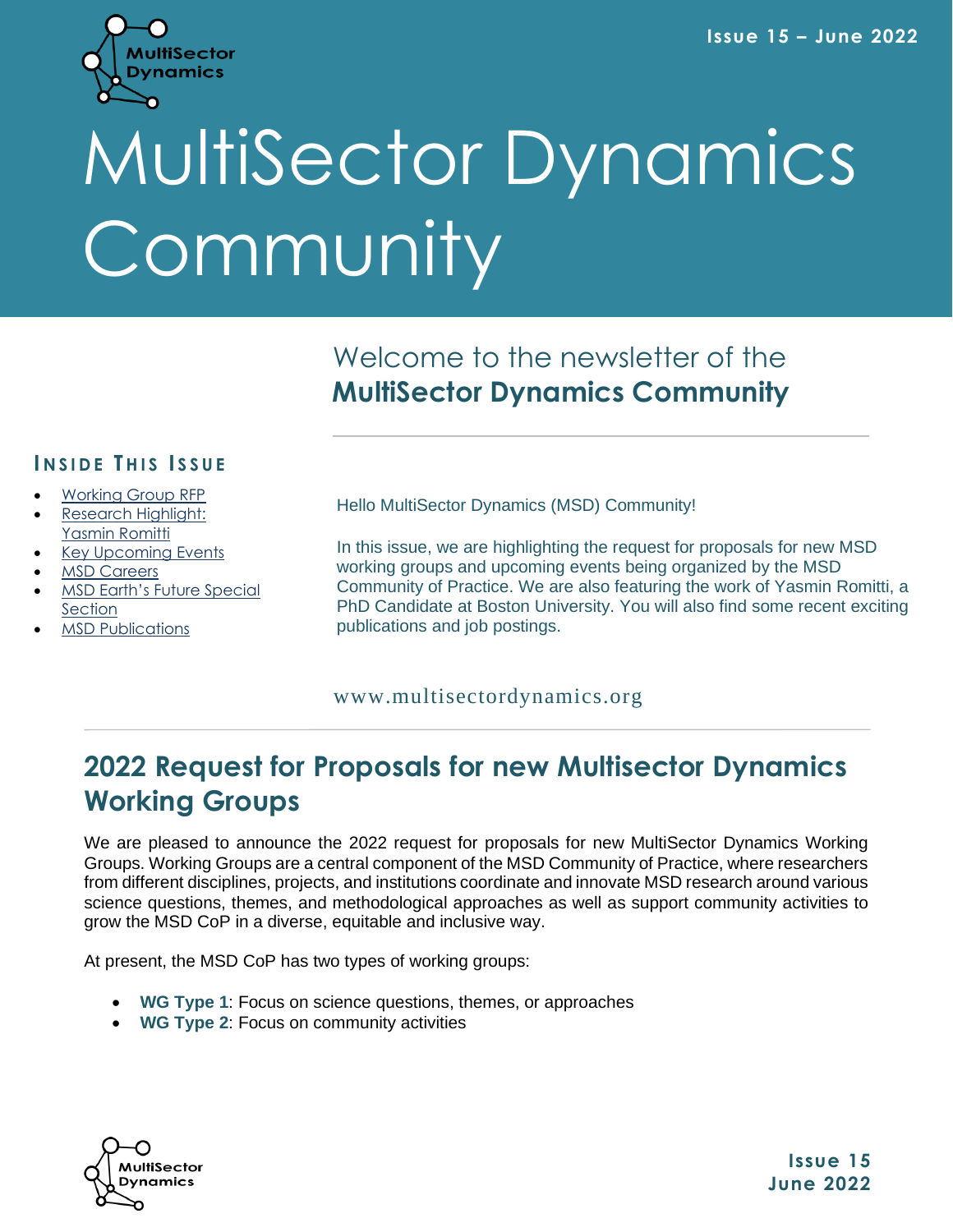The current working groups are:

- **Type 1**: Human Systems Modeling, Uncertainty Quantification and Scenario Development, Urban Systems, Multisector Impacts of Energy Transitions
- **Type 2**: Open Science and FAIR Data, Professional Development and Education for Early Career **Scientists**

These WGs are currently undergoing a renewal process. For more information on the current WGs, please visit the MSD CoP website (**[https://multisectordynamics.org/working-groups/](https://multisectordynamics.org/?mailpoet_router&endpoint=track&action=click&data=WyIyNjUiLCIxa3Jrb3M1NWNpdzBvOG80NDRzZ2tjNDg0azBzdzB3ayIsIjI3IiwiNzMxMmFkNzczMTU1IixmYWxzZV0)**). In this new RFP round, we expect to initiate 3 new Working Groups (two new Type 1 WGs, one new Type 2 WG) for a term of 2 years each.

## **Proposals must be submitted through the [MSD Working Group proposal 2022 online](https://multisectordynamics.org/?mailpoet_router&endpoint=track&action=click&data=WyIyNjUiLCIxa3Jrb3M1NWNpdzBvOG80NDRzZ2tjNDg0azBzdzB3ayIsIjI3IiwiNDBlYTQzMzBlMGM3IixmYWxzZV0)  [form](https://multisectordynamics.org/?mailpoet_router&endpoint=track&action=click&data=WyIyNjUiLCIxa3Jrb3M1NWNpdzBvOG80NDRzZ2tjNDg0azBzdzB3ayIsIjI3IiwiNDBlYTQzMzBlMGM3IixmYWxzZV0) [\(https://forms.gle/h4fU9jgKWkbJQDkn8\)](https://multisectordynamics.org/?mailpoet_router&endpoint=track&action=click&data=WyIyNjUiLCIxa3Jrb3M1NWNpdzBvOG80NDRzZ2tjNDg0azBzdzB3ayIsIjI3IiwiNDBlYTQzMzBlMGM3IixmYWxzZV0) by Monday, August 1, 2022, 11:59 pm Pacific Time Zone.**

To ensure coordination between proposals, and to avoid multiple proposals for similar WGs, we ask that you identify your new WG idea on the **[Spring 2022 MSD WG proposals database](https://multisectordynamics.org/?mailpoet_router&endpoint=track&action=click&data=WyIyNjUiLCIxa3Jrb3M1NWNpdzBvOG80NDRzZ2tjNDg0azBzdzB3ayIsIjI3IiwiNDZlMTgyYTQyM2U2IixmYWxzZV0)** ahead of the submission of your letter of intent. If you see that a similar WG proposal is already in development, please coordinate with that group. You will need to enter the following information:

You will need to enter the following information to fill in the online form:

- **(1) Working Group Type**
- **(2) Working Group Name**
- **(3) Working Group key personnel (name and affiliation of co-chairs, name and affiliation of core active members)**

## **WG Type 1**

**WG Focus**: What science questions, themes, and methodological approaches will your WG focus on? 1000 characters max

**WG Activities & Deliverables**: What specific activities will your WG conduct and what specific deliverables to the MSD CoP will your WG produce? *1000 characters max*

**Advancing MSD Science**: How will your WG advance MSD science? *1000 characters max*

Benefiting the MSD CoP: What is your plan to ensure the largest number of MSD CoP members contribute and benefit from your WG? How will you recruit WG members? How will you share your activities and deliverables with the MSD CoP? *1000 characters max*

**WG evaluation**: How do you propose to evaluate the success of your WG? *1000 characters max*

## **WG Type 2**

**WG Focus**: What types of community activities will your WG focus on? *1000 characters max*

**WG Activities & Deliverables**: What specific activities will your WG conduct and what specific deliverables to the MSD CoP will your WG produce? *1000 characters max*

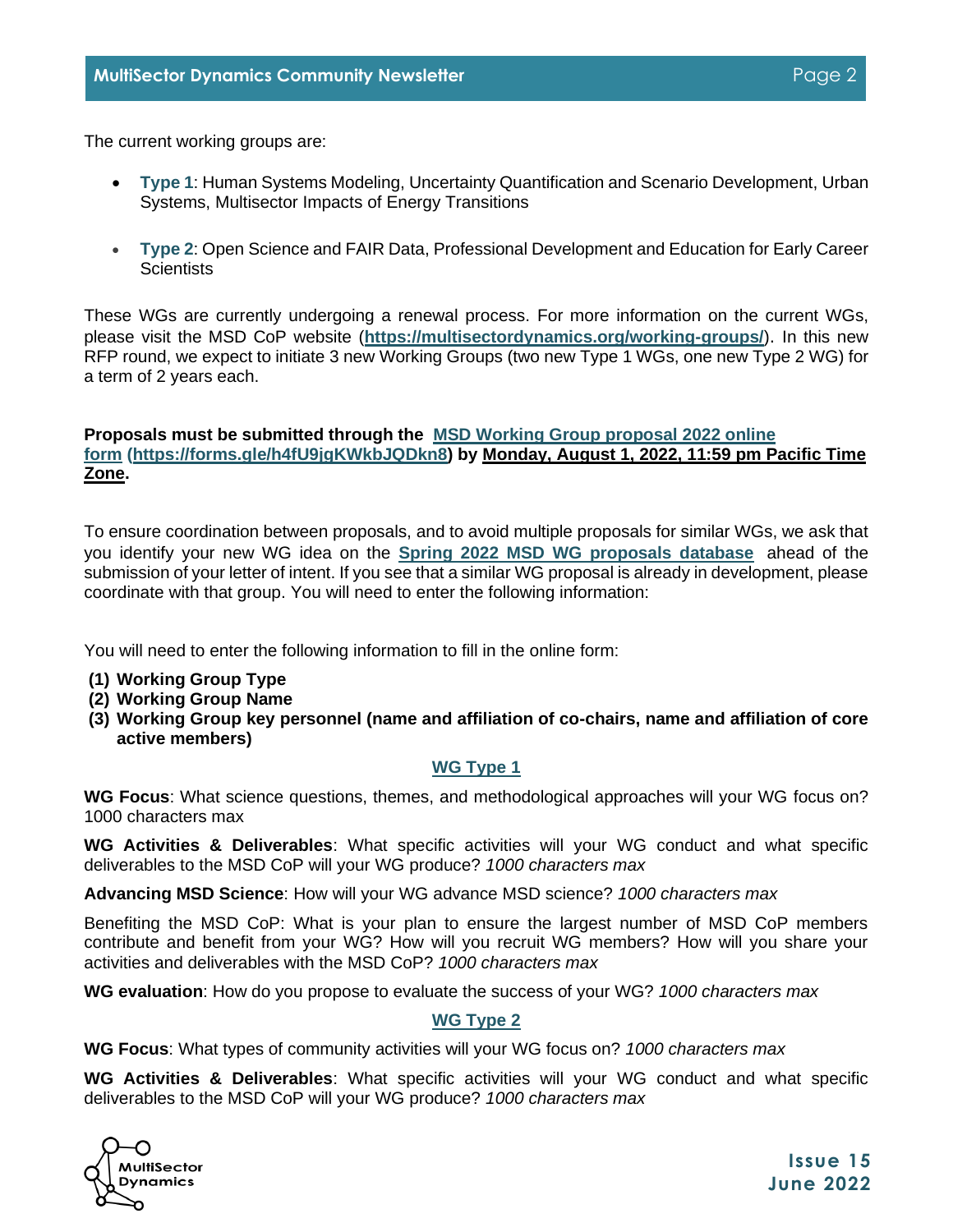## **MultiSector Dynamics Community Newsletter Page 3** Authorities **Page 3**

**Benefiting the MSD CoP**: What is your plan to ensure the largest number of MSD CoP members contribute and benefit from your WG? How will you recruit WG members? How will you share your activities and deliverables with the MSD CoP? *1000 characters max*

**WG evaluation**: How do you propose to evaluate the success of your WG? *1000 characters max*

For those who would like to know more about existing WG's experience putting together their WG proposals and organizing their WG, we will have an MSD Community of Practice webinar with several co-chairs of current MSD WGs who will be able to answer any questions you have on **Thursday June 30th, 10am Pacific Time**. Please register for that webinar here:

## **[Register Here](https://ucdavis.zoom.us/meeting/register/tJUucO-spzwvHtPcQL92wzWI_Wn6_XlU7tUT)**

After registering, you will receive a confirmation email containing information about joining the meeting. Questions regarding MSD WG renewal proposals should be addressed to Erwan Monier (**[emonier@ucdavis.edu](https://multisectordynamics.org/?mailpoet_router&endpoint=track&action=click&data=WyIyNjUiLCIxa3Jrb3M1NWNpdzBvOG80NDRzZ2tjNDg0azBzdzB3ayIsIjI3IiwiZGQ2MTE5OGNlNWNiIixmYWxzZV0)**).

## <span id="page-2-0"></span>*MSD Research Spotlight:* **Yasmin Romitti**

*Yasmin's PCHES-sponsored work shows how urban populations adapt to increasing temperatures exposures, the associated energy demand consequences of such adaptation, and how such adaptation moderates heat-related health outcomes.*



Yasmin Romitti is a PhD candidate working with Professor Ian Sue Wing in the Earth and Environment department at Boston University and a National Science Foundation Research Trainee in the BU graduate program in urban biogeoscience and environmental health (BU URBAN). Broadly, her research focuses on questions that lie at the intersection of climate impacts, energy, and health. Prior to her graduate studies, Yasmin worked as a research associate with both the Board on Atmospheric Sciences and Climate and the Board on Earth Sciences and Resources at the National Academies of Sciences, Engineering, and Medicine in Washington, D.C. She holds a Bachelor's degree in International Relations from Boston University (2012) and a Master's of Advanced

International Studies from the Diplomatic Academy of Vienna in Austria (2014).

Cities will be home to 68% of the world's population by 2050 and are on the front lines of climate adaptation. As extreme and high temperatures continue to increase, an empirical understanding how urban populations adapt to more intense and frequent heat exposure, what the associated energy demand consequences of such adaptation are, and to what extent these adaptation mechanisms moderate heat-related health outcomes has important implications for climate adaptation and resilience planning. Yasmin's dissertation research delves into these questions using methods across the disciplines of economics, climate impacts, population health and epidemiology.

There is a critical need to understand the drivers of demand at the fine spatial and temporal scales at which urban residents make adaptation decisions. Recently, Yasmin and Ian Sue Wing used reduced

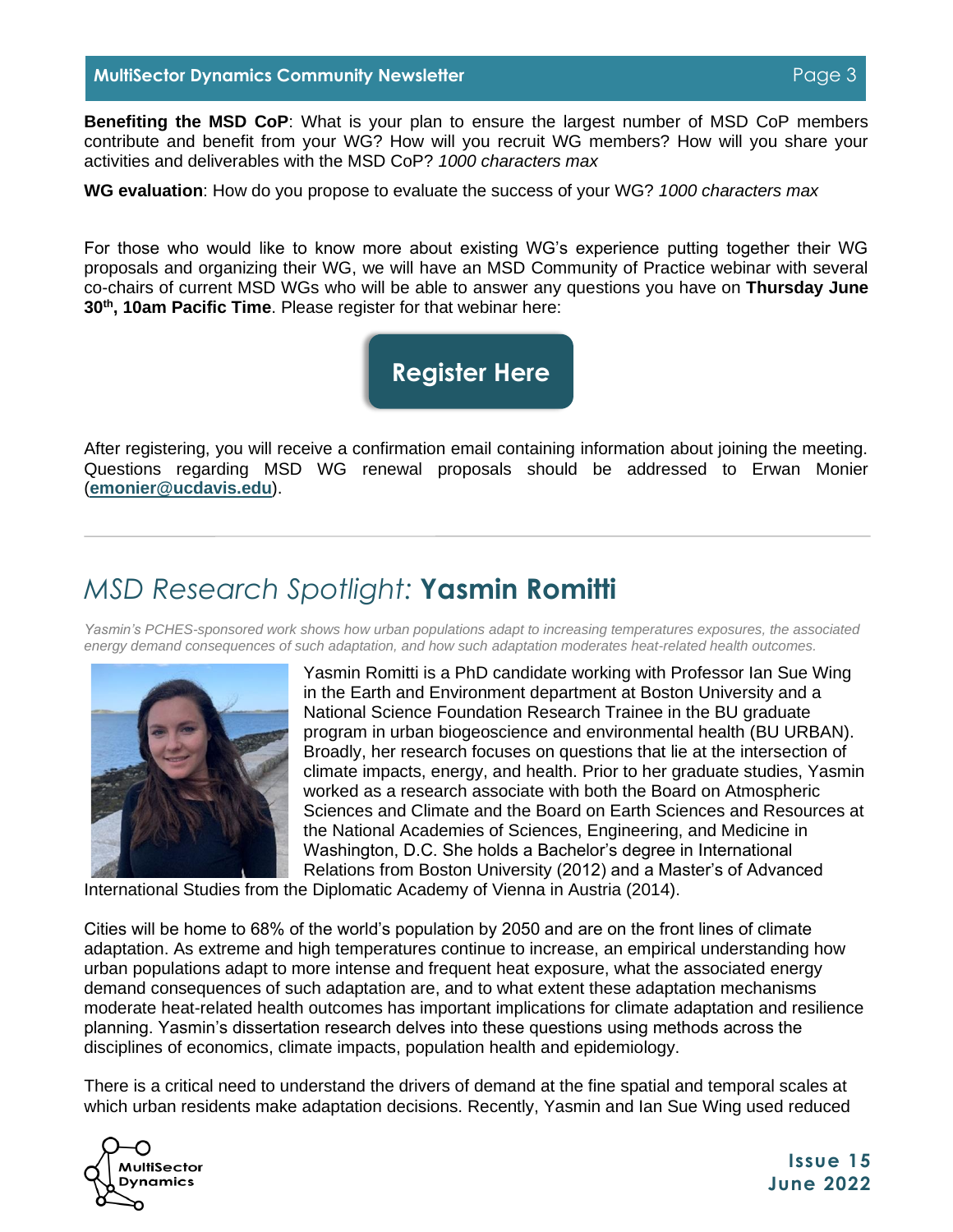#### **MultiSector Dynamics Community Newsletter Page 4 Page 4**

form response surfaces in conjunction with temporally downscaled projections of mid-century temperatures from 21 CMIP5 global climate models to quantify the net electricity demand consequences of decreased cool season heating and increased warm season cooling across a diverse set of world cities representing diverse latitudinal gradients, levels of development, and infrastructure. Compared to the tropics, impacts in mid-latitude cities are larger in magnitude, highlighting the importance of the structure of electricity demand in addition to future shifts in the distribution of temperatures.



Other components of Yasmin's dissertation work focus on using hierarchical models for fine spatial scale quantification of residential air conditioning (AC) prevalence across U.S. metropolitan areas, and how the distribution of AC differs across varying levels of population social and environmental vulnerability. She is also investigating the extent to which residential AC moderates heat-related health outcomes using a unique dataset of hospitalization and emergency department records from the state of California.

#### **Highlighted Articles**:

Romitti, Y. and I. Sue Wing (2022). Heterogeneous climate change impacts on electricity demand in world cities circa mid-century. *Scientific reports*, *12*(1), 1-14.

Romitti Y, I. Sue Wing, K. Spangler, and Gregory A. Wellenius (2022). Inequality in the availability of residential air conditioning across 115 US metropolitan areas. In review.

## <span id="page-3-0"></span>**Upcoming MSD Events**

The MSD CoP is currently coordinating and planning a variety 2022 calendar of community events for later this summer and upcoming fall.

**July 20th, 2022**: The Working Group on Professional Development and Education for Early Career Scientists is hosting an MSD Early Career Panel scheduled for 3-4:30pm ET US via webinar. The goal of the career panel is to give Early Career Researchers insight into what it means to be an MSD researcher from multiple diverse perspectives. The panel discussion will feature the perspectives from community members ranging in their professional experience, disciplinary expertise, career path, and



**Issue 15 June 2022**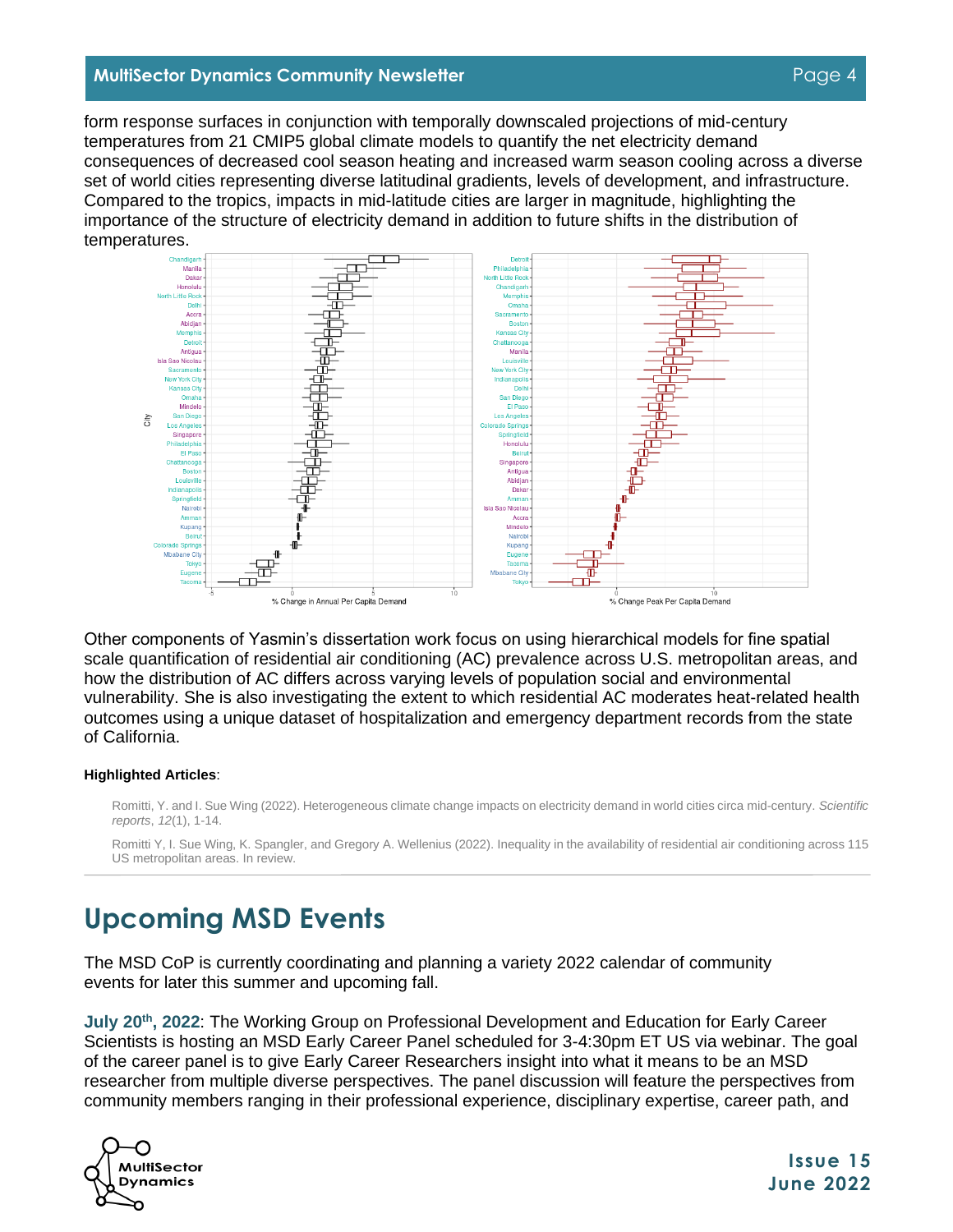institutions. We are pleased to announce Nicole Jackson (Sandia), Vivek Srikrishnan (Cornell), Jennie Rice (PNNL), and Pat Reed (Cornell) as panelists.

**August 2022**: The Working Group on Uncertainty Quantification and Scenario Development will be hosting an uncertainty-focused webinar that will draw on their currently in revision Earth's Future MSD special issue review of challenges, needs, and opportunities for better addressing uncertainty in MSD research. The webinar will also be a launch event for free upcoming online training sessions this Fall that will build on the recently released open-access eBook, '*Addressing Uncertainty in MultiSector Dynamics Research*', which includes cloud-supported Jupyter notebook tutorials.



**September 2022**: The Working Group on Human Systems Modeling will be hosting a webinar discussion of their human systems typology that is currently in revision in the Earth's Future MSD special issue. The webinar will discuss how the proposed typology lays an intellectual foundation for human systems modeling in MSD, helping cohere human systems modeling research across the MSD project portfolio and establishing a roadmap for future MSD research.



A general conceptualization of actors in multisector systems. We conceive of three categories of actors defined across categories of actor roles: 1) governing actors, 2) provisioning actors, and 3) utilizing actors. Within the categories, the typology can be applied flexibly at the individual or organizational level, as well as across other actor distinctions such as formal versus informal, niche versus regime, and so forth. Cross-sector relationships are conceptualized through cross-sector interactions and cross-sector actor role crossovers.

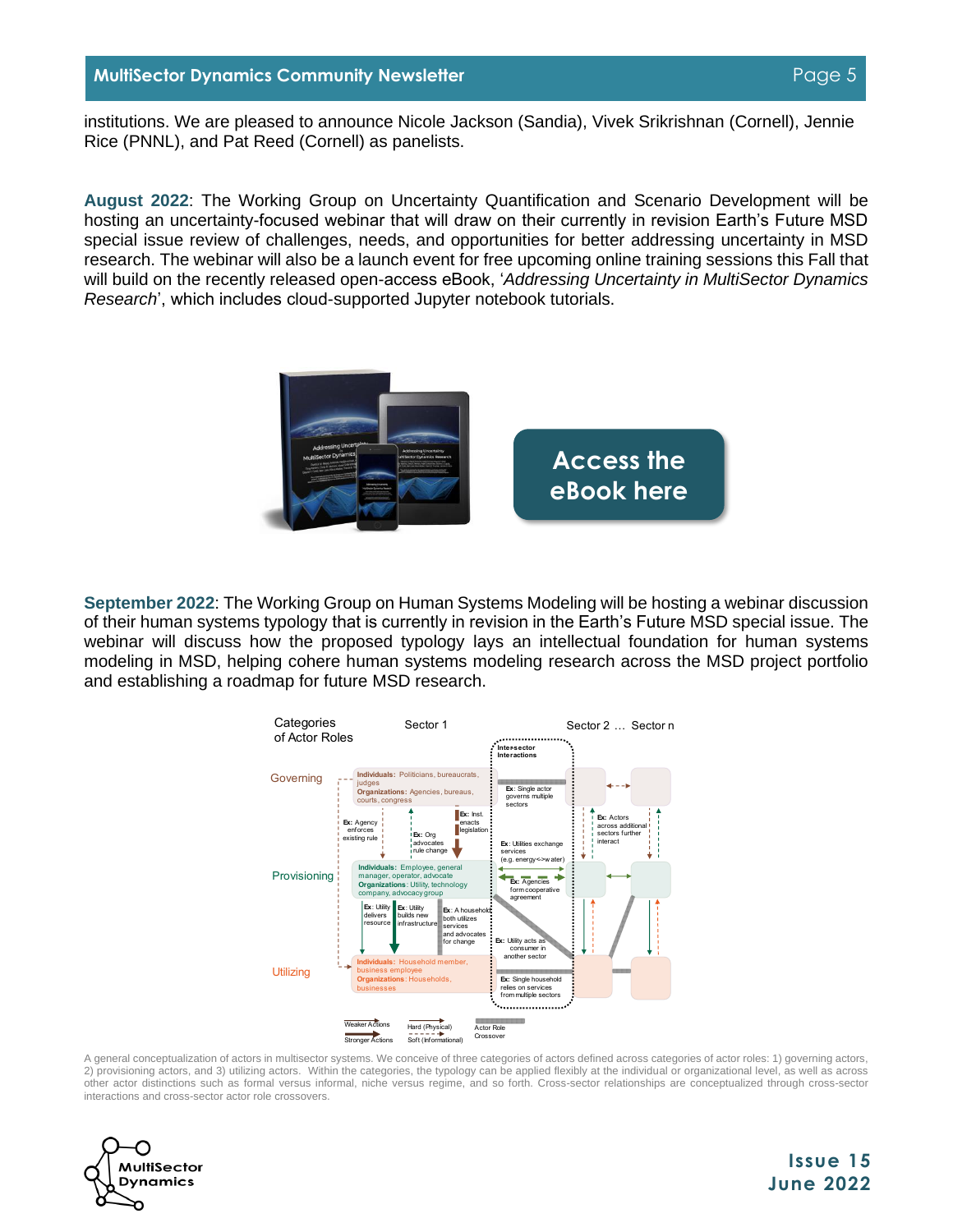## <span id="page-5-1"></span>**MSD Earth's Future Special Section**

The MSD Community has an exciting special section in *Earth's Future*: *Modeling MultiSector Dynamics to Inform Adaptive Pathways*. Since its inception, 13 papers have been published from author groups from all around the world with several more expected to come out soon.



**[Click here to read](https://agupubs.onlinelibrary.wiley.com/doi/toc/10.1002/(ISSN)2328-4277.ADTPATH1)  more**

## <span id="page-5-0"></span>**MSD Job Listings**

Our website features a **[careers](https://multisectordynamics.org/careers/) page** that lists available MSD-focused positions at all levels. If you'd like to post a position to be featured in this page, please email us at: [contact@multisectordynamics.org.](mailto:contact@multisectordynamics.org?subject=Job%20listing) Here are some of our latest postings:

**[Multiple engineer positions for the Bureau of Reclamation, a water and power management agency in](https://multisectordynamics.org/2022/06/03/multiple-engineer-positions-for-the-bureau-of-reclamation-a-water-and-power-management-agency-in-the-western-u-s/)  [the western U.S.](https://multisectordynamics.org/2022/06/03/multiple-engineer-positions-for-the-bureau-of-reclamation-a-water-and-power-management-agency-in-the-western-u-s/)**

This posting is to fill multiple positions on the Colorado River Basin Research and Modeling Team stationed in Boulder, CO. Our team works on modeling and analysis to support near- and mid-term decisions as well as long-term planning for major Colorado River policies.

#### **[Two Postdoc Positions in Climate Risk Management –](https://multisectordynamics.org/2022/05/09/two-postdoc-positions-in-climate-risk-management-thayer-school-of-engineering-dartmouth-college/) Thayer School of Engineering, Dartmouth [College](https://multisectordynamics.org/2022/05/09/two-postdoc-positions-in-climate-risk-management-thayer-school-of-engineering-dartmouth-college/)**

Two full-time postdoc positions are available at the Thayer School of Engineering at Dartmouth College to join the Keller research group. The successful candidates will become part of a transdisciplinary research group in the area of climate risk management.